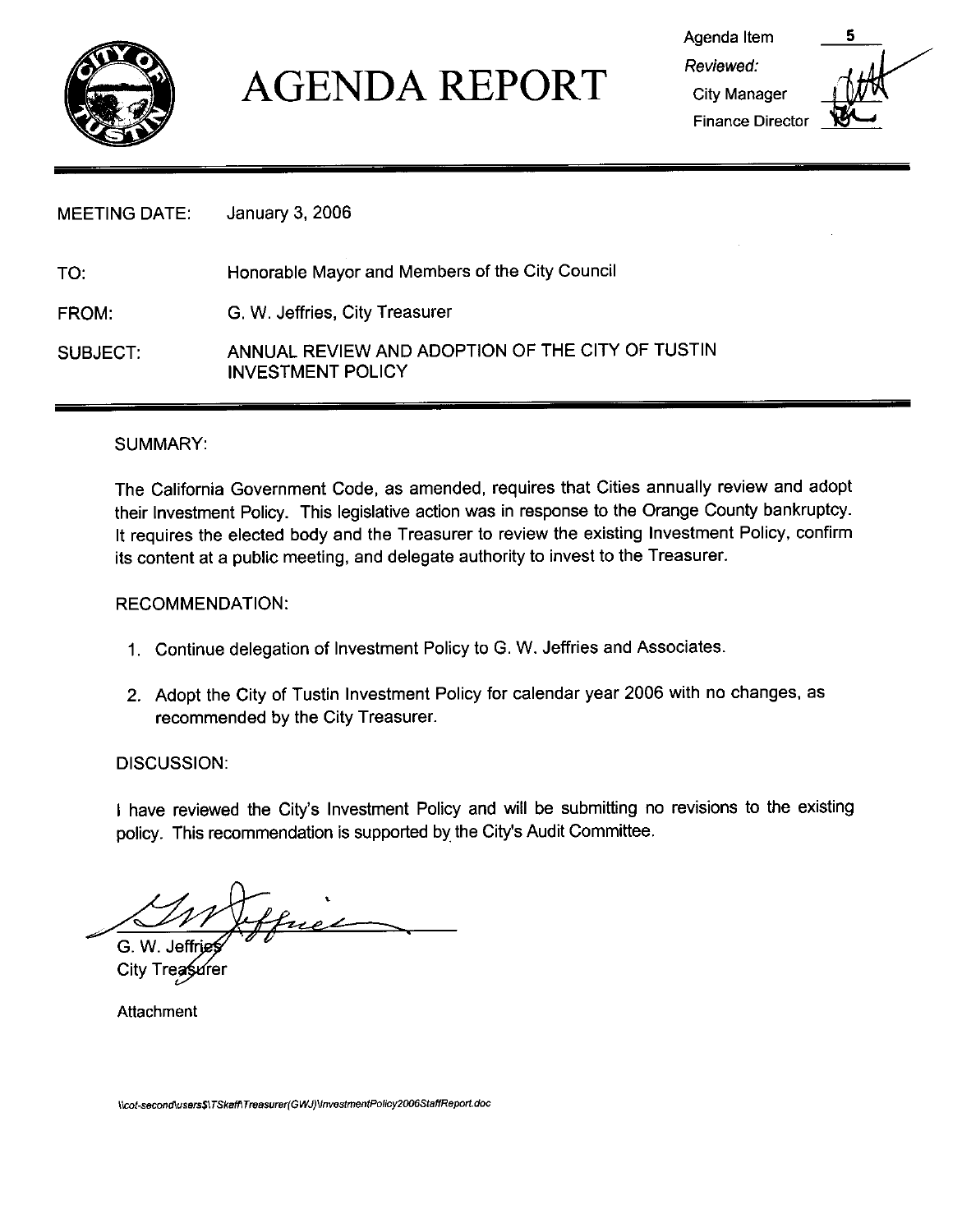

Finance Department

## City of Tustin

300 Centennial Way Tustin CA 92780

> **Director** (714) 573-3061

**Secretary** (714) 573-3060

## CITY OF TUSTIN STATEMENT OF INVESTMENT POLICY

Water Billing (714) 573-3075

FAX (714) 832-0825

### **I. GENERAL**

#### PURPOSE

PURPOSE<br>This statement is intended to provide guidelines for the investment of the City's<br>temporary idle.cash, and to outline the policies.for.maximizing the efficiency of the City's This statement is intended to provide guidelines for the investment of the City's<br>temporary idle cash, and to outline the policies for maximizing the efficiency of the City's<br>Cash Management System. The ultimate goal is to Cash Management System. The ultimate goal is to enhance the economic status of the City while protecting its pooled cash. It is the intent of the City Council that all deposit and investment activities authorized by this policy shall be at the sole discretion of the City Treasurer as to selection and appropriateness

#### **SCOPE**

It is intended that this policy cover all funds and investment activities under the direct authority of the City

#### OBJECTIVE

**UBJECTI**<br>The City's<br>and rever Cash Management System is designed to monitor and forecast expenditures and revenues, thus enabling the City to invest funds to the fullest extent possible. The City investments meet the criteria established for safety and availability. The investment portfolio will be diversified to avoid incurring unreasonable risks regarding specific security types or individual financial institutions.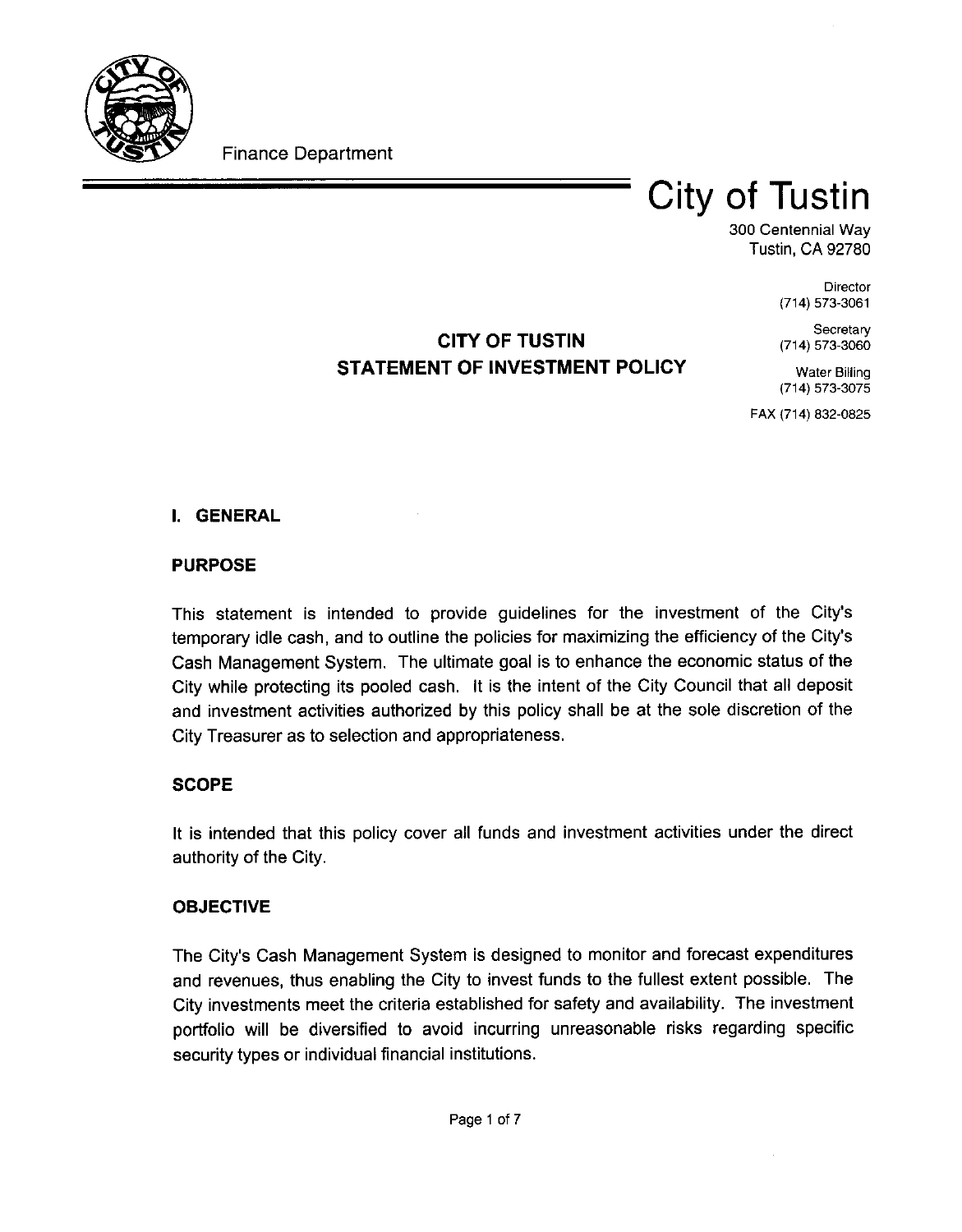### POLICY

The City of Tustin operates its temporary pooled idle cash investments under the prudent man rule (Civil Code Sec. 2261, et seq. and Government Code Section **POLICY**<br>The City<br>prudent m<br>53600.3).<br>benefit of 53600.3). The prudent man rule states, in essence, that "in investing....property for the benefit of another, a trustee shall exercise the judgment and care, under the circumstances then prevailing, which men of prudence, discretion and intelligence<br>exercise in the management of their own affairs...." This affords the City a broad exercise in the management of their own affairs...." spectrum of investment opportunities so long as the investment is deemed prudent and allowable under current legislation of the State of California Government Code Section 53600 et seq.) and the guidelines established by the following prioritized criteria for selecting investments

1. Safety. It is the primary duty and responsibility of the City, City Council, City Treasurer and Director of Finance at all times to protect, preserve and maintain intact the principal placed in trust with the City on behalf of the citizens of the community

2. Availability. An adequate percentage of the portfolio shall be maintained in liquid, short-term securities which can be converted to cash as necessary to meet disbursement requirements

3 Yield Yield is to be <sup>a</sup> consideration only after the basic requirements of adequate safety and availability have been met

Legal Investment Authority. Temporarily idle monies shall be invested in accordance with State and local laws and requlations and this Statement of Investment Policy.

Statement of Investment Policy. Each year after review and report by the Audit Committee, the Treasurer shall submit to the City Council a proposed Statement of Investment Policy for Council consideration and adoption as submitted, or as revised by the City Council

Cash Purchase Only. All securities shall be purchased on a delivery vs payment (DVP) basis only. Securities shall not be purchased on margin, credit or for other than full cash payment and shall not be pledged as collateral

Reverse Repurchase Agreements. Funds shall not be invested directly in reverse repurchase agreements

Selling Securities Prior to Maturity. Generally, losses will be acceptable on a sale before maturity if the reinvested proceeds will earn income with <sup>a</sup> present value greater than the present value of the income that would have been generated by the old investment, considering any capital loss or foregone interest on the original investment.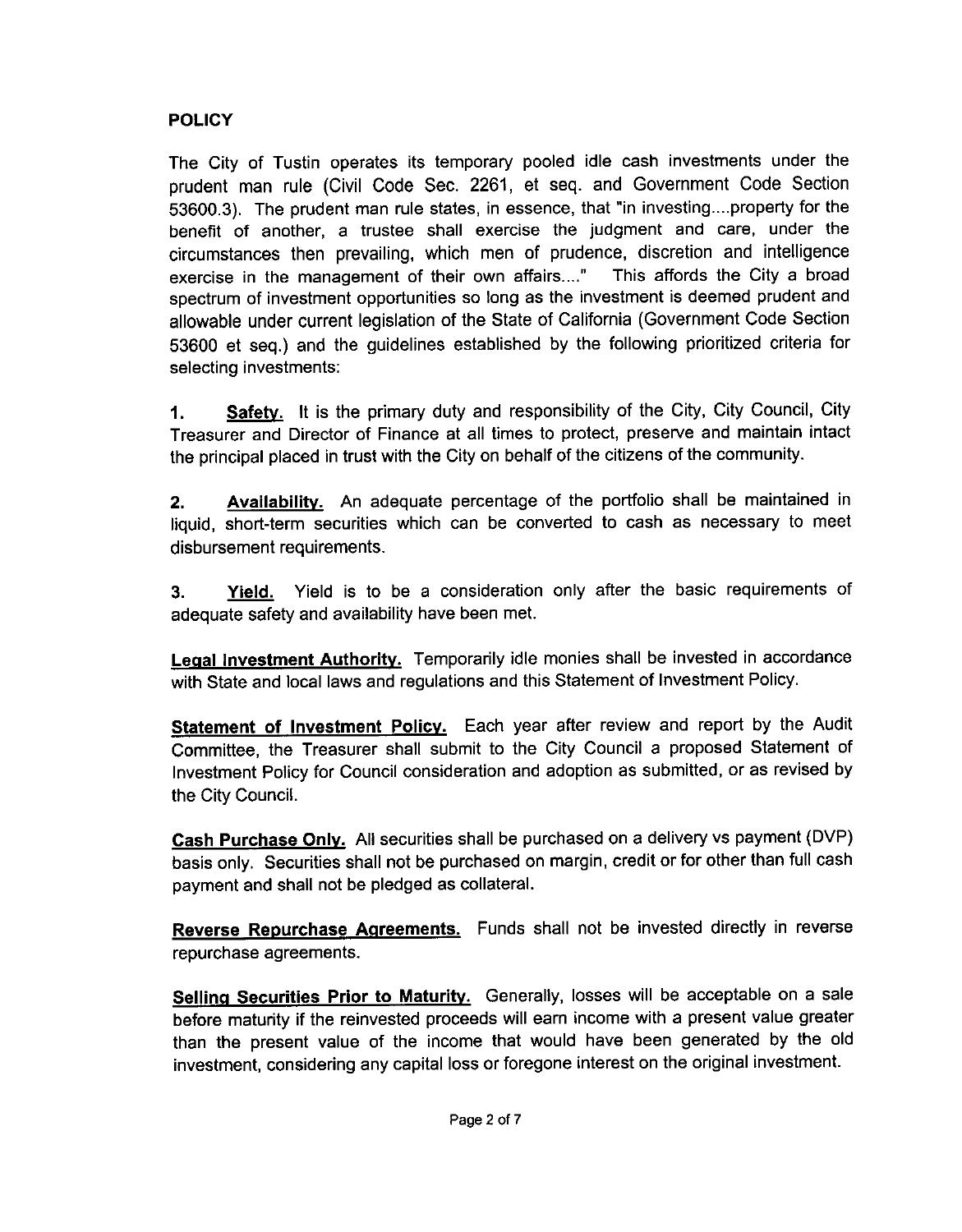**Performance Standards.** The investment portfolio will be designed to obtain a marketaverage rate of return during budgetary and economic cycles, taking into account the **Performance Standards.** The investment portfolio will be designed to obtain a market-average rate of return during budgetary and economic cycles, taking into account the City's investment risk constraints and cash flow ne City's investment risk constraints and cash flow needs. The market-average rate of return is defined as the U.S. Treasury security yield which most closely matches the portfolio's weighted average maturity (WAM) as stated on the monthly investment report, using a 12-month moving average.

Quarterly Reports. The Treasurer shall render a quarterly report to the City Council, City Manager and internal and external auditors, which states its relationship to the Statement of Investment Policy. Sample attached, Exhibit I.

Required elements of the quarterly report are as follows

- Type of investment  $a<sub>1</sub>$
- Institution  $b_{-}$
- $\mathbf{C}$ . Date of maturity.
- $\mathsf{d}$ . Par value
- Amount of deposit or cost of the security  $e_{\cdot}$
- f. Rate of interest
- Statement relating the report to the Statement of Investment Policy. q.
- Date of maturity.<br>Par value.<br>Amount of deposit or co<br>Rate of interest.<br>Statement relating the re<br>Statement that there are<br>obligations.<br>The current book value.<br>The current market value.<br>Average portfolio life. Statement that there are sufficient funds to meet the next 6 months h. obligations
- i.
- The current market value
- Average portfolio life
- Average portfolio yield
- Current treasury yield that most closely matches average portfolio life

Frace portfolio life.<br>
Reports of the State Treasurer's Local Agency Investment Fund (LAIF) or other qualified<br>
Reports of the State Treasurer's Local Agency Investment Fund (LAIF) or other qualified<br>
funds shall be accept funds shall be accepted in lieu of subparagraphs a. through I. to support City deposits in the funds. The Treasurer also shall render a monthly report of investment transactions. Sample attached, Exhibit II.

**II.** GUIDELINES. The following directions and limitations are established hereby to direct and control investment activities in such <sup>a</sup> manner that above statedgoals are achieved

**Delegation of Authority.** California Government Code, Section 53607 provides the authority for the legislative body of the local agency to invest funds of the local agency or to delegate that full responsibility to the Treasurer of the local agency Under City of Tustin Ordinance No. 832, the City Council has authorized the City Treasurer to invest City funds in accordance with California Government Code Section 53600, et. seq.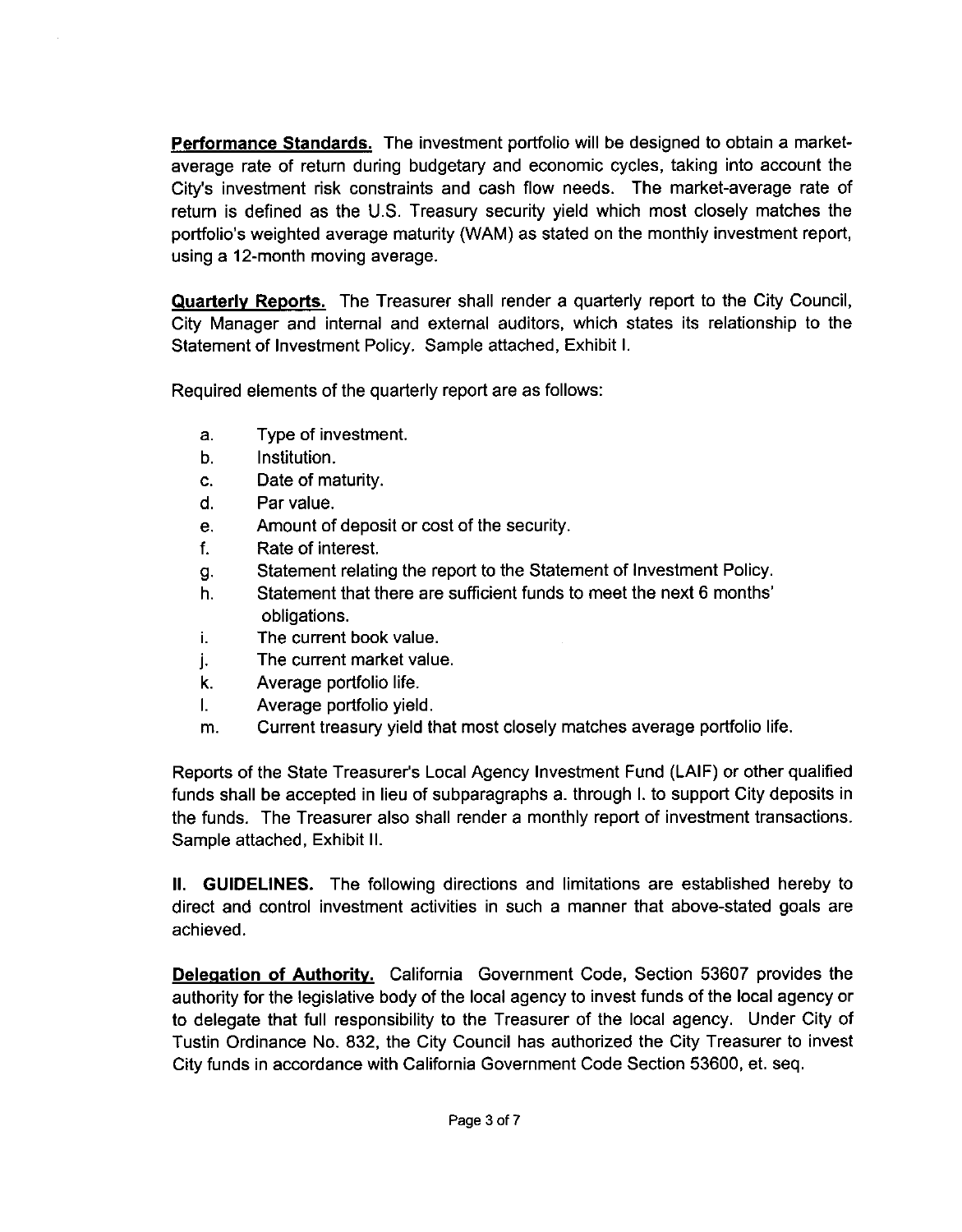Ethics and Conflicts of Interest. The City Treasurer shall refrain from personal business activity that could conflict with proper execution of the investment program or which could impair the ability to make impartial investment decisions. The City Treasurer is governed by Government Code Section 1090 et. seq.; the Political Reform Act of 1974 regarding disclosure of material financial interests; disqualification Treasurer is governed by Government Co<br>Act of 1974 regarding disclosure of<br>requirements and the City's gift regulation.

Investment Transactions. Every investment transaction shall be reviewed, authorized and documented by the Treasurer

and documented by the Treasurer.<br><mark>Pooled Cash.</mark> Wherever practical, the City's cash shall be consolidated into one bank<br>account and invested on a pooled basis.. Interest earnings shall be allocated according account and invested on a pooled basis. Interest earnings shall be allocated according **Pooled Cash.** Wherever practical, the account and invested on a pooled basis<br>to each fund's cash balance as required.

Competitive Bids and Offers. Purchase and sale of securities shall be made on the basis of documented competitive offers and bids whenever practical. Documented opinions of reasonableness are acceptable substitutes if necessary

Cash Forecast. The cash flow for the City shall be analyzed with the receipt of revenues and maturity of investments scheduled so that adequate cash will be available to meet disbursement requirements

Investment Limitations. Security purchases, deposits and holdings shall be include only the following

- maintained with statutory limits imposed by the California Government Code and shall<br>
include only the following:<br>
a. Negotiable certificates of deposit (NCDs). As authorized by California<br>
Government Code Section 53601.(h a. Negotiable certificates of deposit (NCDs). As authorized by California<br>Government Code Section 53601.(h), Treasurer may purchase such NCDs of global banks only with highest short-term ratings.
- b. Prime quality Commercial Paper, highest letter and numerical short term debt global banks only w<br>Prime quality Com<br>ratings by Moody's<br>exceed twenty-five ratings by Moody's or Standard and Poors, A1 or P1 or equivalent; but not to exceed twenty-five (25) percent of invested funds at the time of purchase and limited to a maximum maturity of pinety (00) days. Averse weighted limited to a maximum maturity of ninety (90) days. Average weighted maturity shall not exceed 31 days if Commercial Paper exceeds fifteen (15) percent of total portfolio assets exceed twenty-five (25) percent of invested funds at the time of purchase and<br>
limited to a maximum maturity of ninety (90) days. Average weighted maturity<br>
shall not exceed 31 days if Commercial Paper exceeds fifteen (15)
- Government Code section 53601 et seq. if in the judgment of the Treasurer, they Investment Fund (LAIF), and Mutual Funds, as authorized by California<br>Government Code section 53601 et seq. if in the judgment of the Treasurer, they<br>meet MTA of US&C suggested due diligence standards, or are rated in the<br> highest category by a nationally recognized rating service.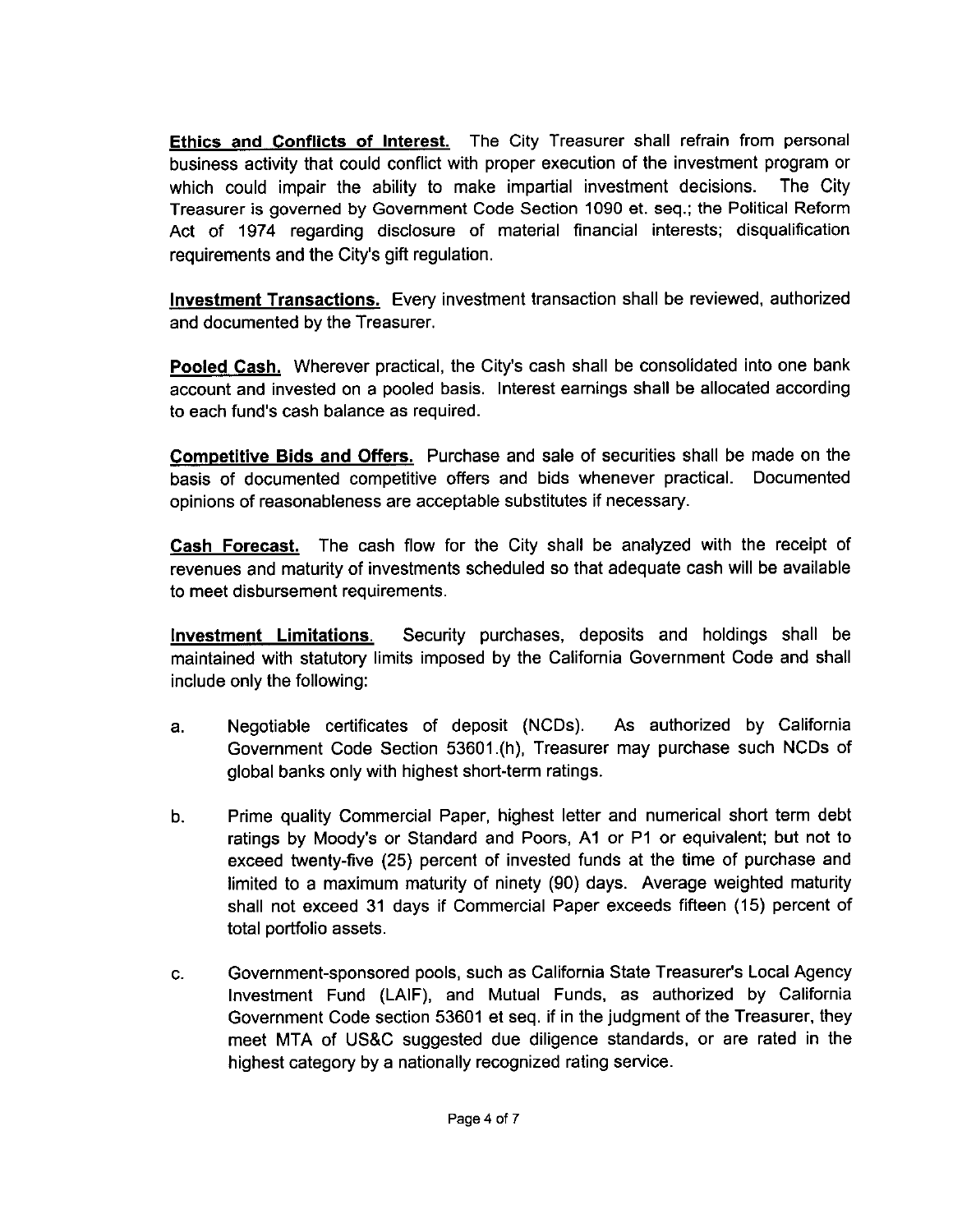- d. Commercial Bank Time Drafts (Bankers Acceptances), highest letter and Commercial Bank Time Drafts (Bankers Acceptances), highest letter and<br>numerical short term debt ratings by Moody's or Standard and Poors, A1 or P1 or<br>equivalent; but not in excess of twenty-five (25) percent of invested fu time of purchase with a maximum maturity of one hundred and eighty (180) days.
- e. Corporate notes of a maximum maturity of five (5) years remaining to stated final maturity, issued by corporations organized and operating within the U.S. or by depository institutions licensed by the U.S. or any State, and operating within the US Notes eligible for investment under this subdivision shall have <sup>a</sup> long term debt rating of AA or its equivalent by Moody's or Standard and Poors. Purchases may not exceed ten (10) percent of invested funds at the time of purchase.
- f. Municipal Securities. If appropriate, City Treasurer may invest in City obligations,<br>as well as other suitable local and State of California securities. Such as well as other suitable local and State of California securities. investments of other than City securities shall be rated not less than A by<br>Moody's or Standard & Poor's and shall not exceed ten percent (10%) of total Municipal Securities. If appropriate, City Treasurer may invest in City obligations,<br>as well as other suitable local and State of California securities. Such<br>investments of other than City securities shall be rated not les exposure to a single issuer shall not exceed 10% for State of California securities and 5% for all other local agency securities. Corporate notes of a maximum maturity of five (5) years remaining to stated final<br>maturity, issued by corporations organized and operating within the U.S. or by<br>elepository institutions licensed by the U.S. or any State, a
- q. Federal Agency bonds or notes, but not in excess of fifty (50) percent of invested funds at time of purchase with a maximum maturity of five (5) years remaining to stated final maturity
- h. U.S. Treasury securities not exceeding five (5) years to final maturity.
- i. authorized by borrowing documents. Guarantors of such contracts shall have at least an AA rating by two major investment services. Contracts shall contain market value protection in case of downgrading by including delivery of cash or Treasury securities, at the election of the City.
- j. Mutual Funds. Money market mutual funds as permitted by California<br>Government Code 53601(k) are authorized if deemed appropriate by the market value protection in case of downgrading by including delivery of cash or<br>Treasury securities, at the election of the City.<br>Mutual Funds. Money market mutual funds as permitted by California<br>Government Code 53601(k)
- k. Repurchase Agreements. Repurchase agreements, including those under bank Sweep account arrangements, as permitted by California Government Code<br>53601(i) are authorized if deemed appropriate by Treasurer after due diligence<br>similar to Investment I imitations subparagraphs a. and c. similar to Investment Limitations subparagraphs a. and c.

Liguidity. The marketability (salability) of a security shall be considered at the time of purchase since the security may have to be sold at <sup>a</sup> later date to meet an unanticipated cash demand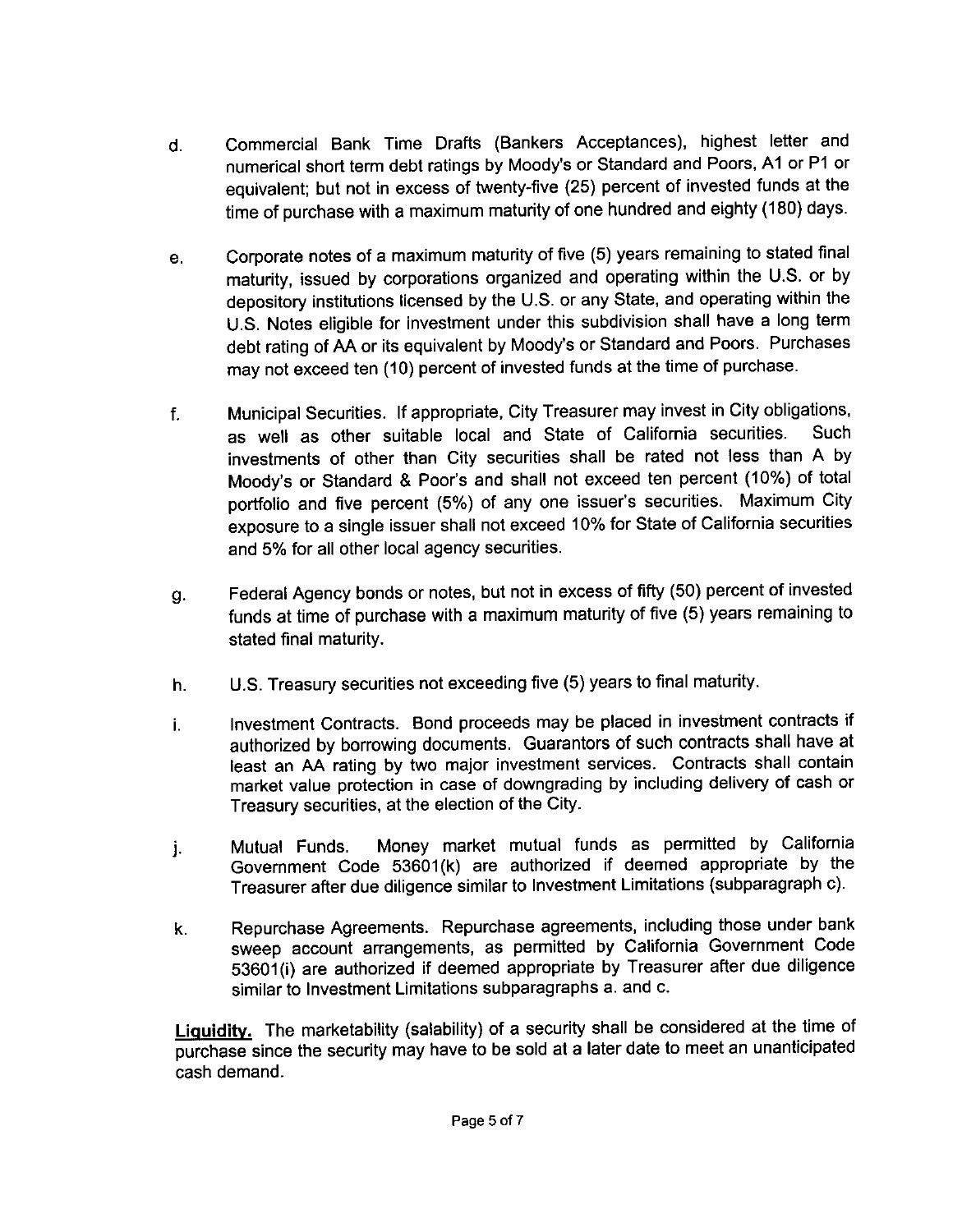Maturity Limitations. As a general rule, intermediate-term maturities shall not represent a significant percentage of the total portfolio. Unless previously authorized by City Council, no investment may have a term final stated maturity longer than five (5) years. At the time of purchase, holdings with maturities greater than one (1) year shall not exceed thirty-five (35) percent of the total portfolio.

Collateral. Collateral requirements are addressed in California Government Code Section 53652. All active and inactive deposits must be secured at all times with eligible securities in securities pools pursuant to Sections 53656 and 53657 Eligible securities held as collateral shall have a market value in excess of the total amount of all deposits of <sup>a</sup> depository as follows

--government securities at least 110 percent.

-- mortgage backed securities, at least 150 percent.

Authorized Broker/Dealers. Investments shall be transacted only through Authorized Broker/Dealers which have been reviewed and approved by the Treasurer for reliability, credit worthiness and trustworthiness

Diversification. The portfolio shall consist of various types of securities approved by statute and this Statement of Investment Policy, as well as varied issuers and maturities.

Safekeeping. Securities purchased from broker/dealers shall be held in third party safekeeping by the trust department of the local agency's bank, or by other third party **Diversification.** The portfolio shall consist of various types of securities approved by statute and this Statement of Investment Policy, as well as varied issuers and maturities. Safekeeping. Securities purchased from br City with the trustee executing agreements and confirmations of investment transactions as directed by the City Treasurer

III. STRATEGY. Strategy refers to the plan to manage financial resources in the most advantageous manner

Economic Forecasts. The Treasurer periodically may obtain economic forecasts from economists and financial experts through bankers and broker/dealers in order to assist in the formulation of investment plans

Implementing Investment Strategy. The Treasurer shall execute investment transactions which conform to current and anticipated cash requirements, interest rate trends, and stated investment strategy.

Relationships. The Treasurer shall maintain a close working relationship with the departments of the City to anticipate and accommodate disbursements of City funds For liquidity planning purposes, Department Heads shall apprise the Treasurer when large expenditures (over \$500,000) are anticipated.

Preserve Portfolio Value. The Treasurer shall develop an investment strategy that maintains earnings consistent with defined "Performance Standards" (page 2) and Preserve Portfolio Value. The Treasu<br>maintains earnings consistent with def<br>preserves the value of the City's portfolio.